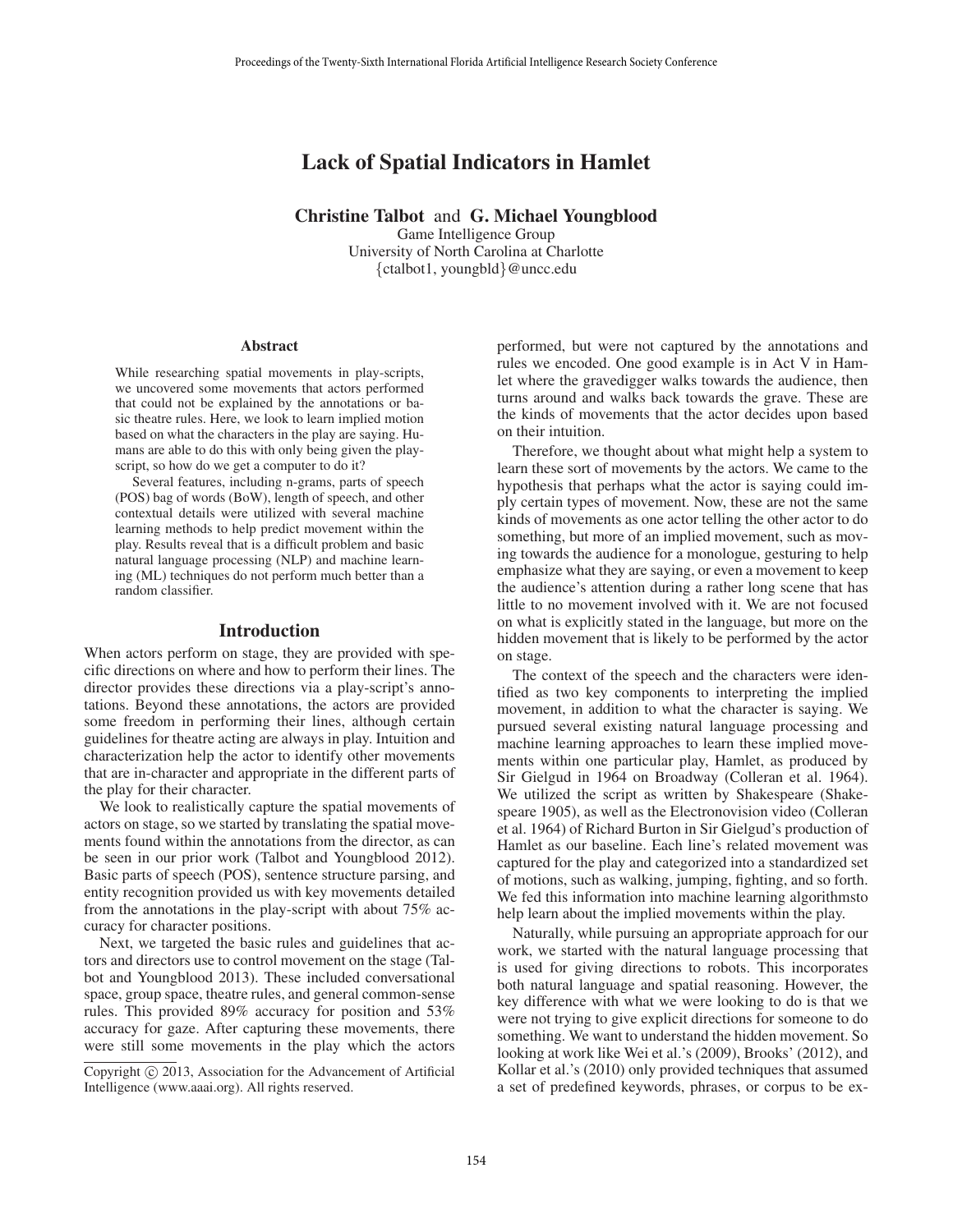tracted and utilized for further processing. These focused on the meaning of different prepositions in order to interpret a spatial location.

Next, we looked into text categorization and summarization. The main focus of most text categorization is around known keywords or phrases to identify if the text contains that concept. The more similar the strings or synonyms are, the more similar they are considered to the entity being matched. The summarization techniques, like those used in Chuang and Yang's (2000)paper, focus on segmentation of the text and the extraction of important sentence segments via machine learning on a feature vector. This is closer to what we want to do, but still is based on keywords and phrases, with little to no implied meaning involved.

A main exception to the patterns of text classification was with the data-less categorization done by Chang et al. (2008). They focused on the semantic meaning of the category to determine how to classify text without labeling and training the system. Also, classifying text into multiple categories is still not completely solved, as discussed in Platt, Cristianini, and Shawe-Taylor's (2000) paper. This is key as we look at our data where one line can imply more than one motion. Some researchers, such as Schapire and Singer (2000), have pursued multiple class classifications by using Boosting and text classification where the problem is not turned into multiple binary classification problems, as is typical for this problem.

Other work with ConceptNet (Liu and Singh 2004) also is closer extracting the meaning of words, however is still very similar to a synonym retriever. Similarly, relation extraction utilizes phrases and parse-trees for determining relationships between entities (again pre-defined entities and relationships), such as Culotta and Sorensen's (2004), Zhang, Zhou, and Aw's (2008), and Sun, Zhang, and Tan's (2011) papers. Here we start to get to the capturing of features, especially contextual or sequential types of features. Others have pursued the use of tree kernels to help with machine learning on text, such as Collins and Duffy's (2001) and Shen, Kruijff, and Klakow's (2005) papers. Each of these papers discuss the use of tree kernels to try to better capture a parsetree and its dependencies for use in machine learning. This is important with the type of natural language classification we are planning to do, since we hypothesize that the context of the words is just as important, if not more so, than the words themselves.

Since most traditional learning machine learning algorithms rely on feature-based representations of objects, we explored the different types of features that could be used to learn classifications within natural language. Liao (Liao, Alpha, and Dixon 2002) describes features as being local or global. They can be as simple as a single token, a phrase, or something much more complex. Selecting useful and relevant features, as well as deciding how to encode them, can greatly impact the machine learning algorithm's ability to learn good models (Loper and Bird 2002). Therefore, a lot of time is spent on identifying appropriate features, and many people start with everything they can think of. However most of these end up being local representations of the objects (Zelenko, Aone, and Richardella 2003), such as just

the words themselves.

Ultimately, we are transforming a document from one set of tokens to another, which is prone to loss of information, such as word sequence. Collobert et al. (2011) discusses common feature categories, such as parts of speech (POS), voice of the sentence, and stemmed root words, while Culotta and Sorensen mention word n-grams, capitalization, and conjunctions (or merging) of many features. Furnkranz (2007) found that using n-grams of length 2 or 3 improved classification over longer n-grams. Forman (2003) suggests the removal of common words (stop words), removal of rare words, and the use of booleans instead of counts for bag of words features. Kernels have also been utilized in place of traditional feature vectors, but were not pursued in our work at this time.

## Approach

In order to have a baseline to train against, we took the Electronovision video (Colleran et al. 1964) of the production of Hamlet on Broadway in 1964 and mapped all the movement of the characters for each line of the play-script (Shakespeare 1905). We kept the "sentences" as the way Shakespeare originally divided up his lines of text. Shakespeare nearly always wrote in iambic pentameter (ten syllables per line, with alternating unstressed and stressed syllables) (Mabillard 2012). This meant that a speech like:

Last night of all,

When yond same star that's westward from the pole Had made his course to illume that part of heaven Where now it burns, Marcellus and myself, The bell then beating one,– (Shakespeare 1905)

was broken up into five sentences. An alternate approach could have been used where each real sentence was used to determine implied movement or not. This may have helped with the training ratio for movement versus no movement, which will be discussed further in the Experimentation section. However, we chose the phrase-approach because of the frequency of the change in actions being performed within the play. By splitting the sentences to this size, we had a more consistent line-length, were able to more precisely capture a single phrase that might imply movements, and could capture more movements than we could with full sentences.

The main two challenges with mapping this three hour play were in carefully identifying only one movement per line, as well as accurately capturing all the desired movements throughout such a long play, with standardized movement names as seen in Figure 1. Many lines involved multiple movements. To keep things simple, we decided to capture the biggest movement performed by the speaker whenever there were more than one movement for the line.

The key movement types we captured within the Hamlet play can be seen in the list in Figure 2. These movements are for both the speaker and the other characters onstage, and includes how we grouped them for better training capabilities (as will be discussed further in the Experimentation section). As you can see, the majority of movements were captured very few times within the dataset, with the majority being less than 100 instances out of 3477 instances possible.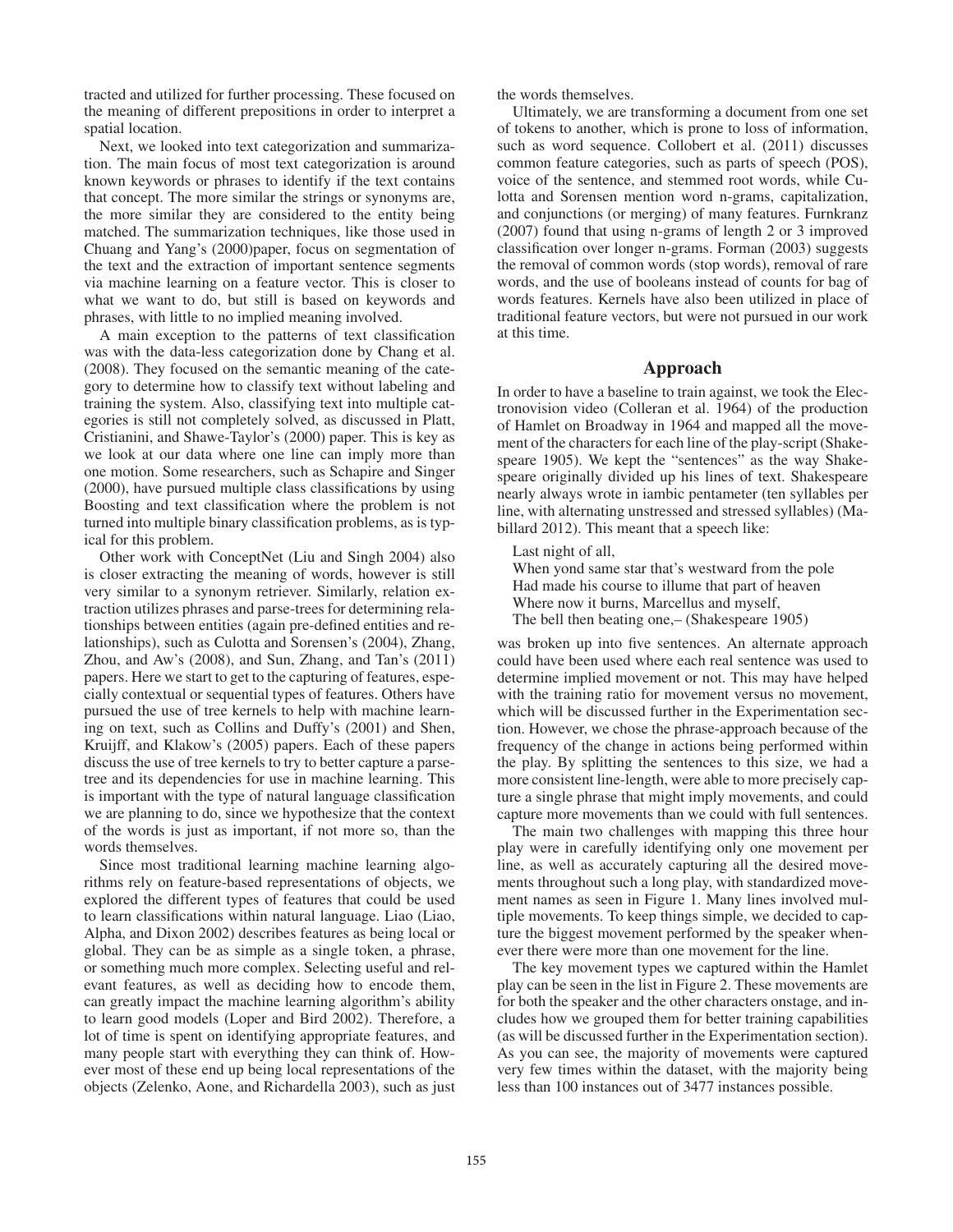

Figure 1: Counts of Distinct Movements Within Hamlet with at Least 40 Instances out of 3477 Lines of Script The Asterisk (∗) Indicates Grouped Categories

Each line of the play's speech was then used to create features for training. We utilized the openNLP package, tied to the Java openNLP implementation, within R to tag each word with its part of speech, along with the RTextTools package (Jurka et al. 2011) for creating our n-grams and bag of words for our text. This information was then chunked into a bag of words approach which used counts of each type of part of speech as a feature. Other features we incorporated into the training included:

- Number of lines for the speaker before this line
- Number of lines for the speaker after this line
- Number of annotations before this line
- Number of annotations after this line
- Number of speech lines since the last movement
- Maximum number of times a word is repeated
- Number of uppercase words in this line of speech
- Count of each punctuation mark within this line

Our hypothesis was that the length of the speech could trigger a movement for the character, such as moving towards the audience due to the start of a monologue. Another assumption was that movements might not occur really close together, to prevent excessive attention and confusion from the audience. Therefore, understanding how long it had been since the last movement was deemed important and a potential aide for learning implied movements. Knowing that there is an annotation coming up (which usually means an



Figure 2: Bundled List of Actions Captured within Hamlet The Asterisk (∗) Indicates Items Considered as *Big* Actions

actor will perform some sort of movement), seemed to be useful for determining if a movement should occur now, or would be explicitly provided in the annotation later. Adding the features for punctuation, repeated words, and uppercase words was thought to help with identifying movement that might cause an actor to emphasize what they were saying, such as pointing or gesturing.

We pursued both a part of speech "sentence" and an ngram bag of words approach for the speech due to Shakespeare's known inclination to make up words and not repeat phrases a lot. We hoped this would help to find patterns in the sequence and frequency of "words," despite being unable to properly turn a parse-tree into a feature vector for training. We are confident that the sequence and dependency tree of the words in conjunction with the words themselves are key in being able to identify implied movement, except with Shakespeare's work due to his jumbling of phrases to fit iambic pentameter. Ideally, also including the number of characters and their positions onstage for each line would be used to help capture the movements related to being upstaged, along with other theatre rule-guided movements.

#### Experimentation

Once we generated our features for all the lines in the playscript, we fed them into several machine learning algorithms: Maximum Entropy (MaxEnt), Support Vector Machine (SVM), Boosting, and Random Forests (RF). We focused only on the actions the speaker performed during their speech lines, and learning a specific movement or movement type one at a time. Initially, we took a random half of the lines (1739 lines) from the play-script for training the classifiers, and tested on the other half (1738 lines).

However, we found very poor results (same as a random classifier), as can be seen in the Table 1. This was due to having such a large portion of the training set being classified as "no movement," due to often having much worse than a 10:1 ratio of movement to no movement (as can be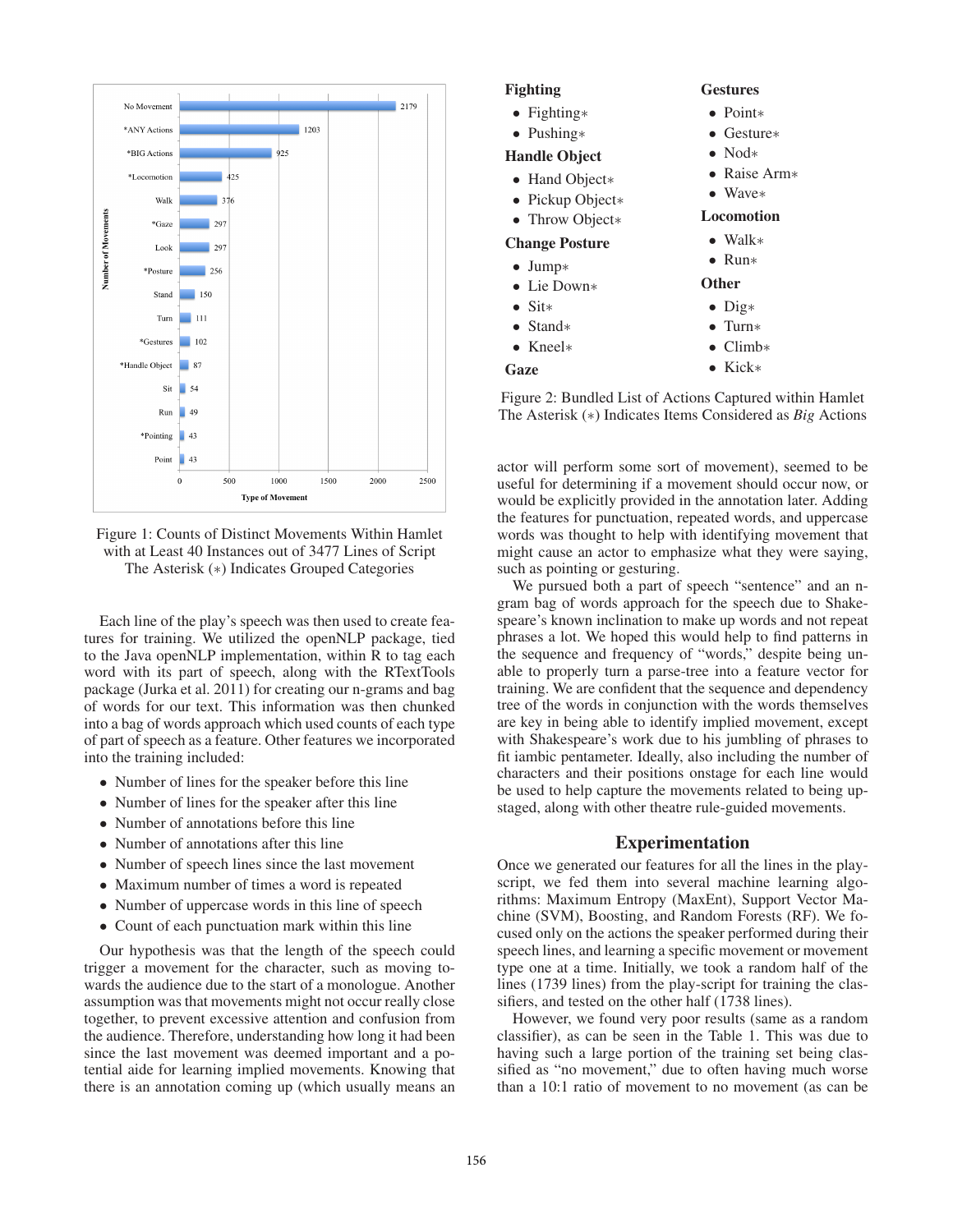|                         |                                                 | <b>Even Split of Data-Set for Training</b> |           |            |                           | 2:1 Ratio Split of Data-Set for Training                                   |                             |                                                                              |                            |                 |                             |                                                |  |
|-------------------------|-------------------------------------------------|--------------------------------------------|-----------|------------|---------------------------|----------------------------------------------------------------------------|-----------------------------|------------------------------------------------------------------------------|----------------------------|-----------------|-----------------------------|------------------------------------------------|--|
| $\overline{a}$<br>Movem | S<br><b>Instance</b><br>ัธ<br>atio<br>Neg:<br>≃ | $_{cal}$<br>ě<br>K                         | Precision | score<br>E | $_{\rm{ore}}$<br>ھتا<br>≃ | tion<br>ent<br>ws<br>$\mathbf{\overline{a}}$<br>oeffici<br>ڡ<br>atth<br>ΞJ | ning<br>Trai<br>ڡ<br>Ñ<br>迈 | $_{\rm cal}$<br>$\mathbf{\mathbf{\overset{\smash{e}}{\mathbf{\mathbf{R}}}}}$ | $\mathsf s$<br>cisi<br>Pre | $\sec$ ore<br>≃ | -score<br>Ľ<br>$\circ$<br>匞 | $\overline{\text{m}}$<br>oeffici<br>≊<br>Matth |  |
| Any                     | 1.8:1                                           | 0.017                                      | 0.455     | 0.033      | 0.075                     | 0.029                                                                      | 1806                        | 0.917                                                                        | 0.338                      | 0.493           | 0.386                       | 0.038                                          |  |
| Big                     | 2.4:1                                           | 0.000                                      | 0.000     | 0.000      | 0.000                     | 0.000                                                                      | 825                         | 0.000                                                                        | 0.000                      | 0.000           | 0.000                       | 0.000                                          |  |
| Gestures                | 21.4:1                                          | 0.000                                      | 0.000     | 0.000      | 0.000                     | 0.000                                                                      | 153                         | 0.000                                                                        | 0.000                      | 0.000           | 0.000                       | 0.000                                          |  |
| Object                  | 25.1:1                                          | 0.000                                      | 0.000     | 0.000      | 0.000                     | 0.000                                                                      | 134                         | 0.907                                                                        | 0.013                      | 0.026           | 0.016                       | 0.007                                          |  |
| Locomot.                | 5.1:1                                           | 0.000                                      | 0.000     | 0.000      | 0.000                     | 0.000                                                                      | 639                         | 0.953                                                                        | 0.079                      | 0.146           | 0.097                       | 0.048                                          |  |
| Gaze                    | 7.3:1                                           | 0.000                                      | 0.000     | 0.000      | 0.000                     | 0.000                                                                      | 447                         | 0.027                                                                        | 0.125                      | 0.044           | 0.072                       | 0.037                                          |  |
| Pointing                | 50.7:1                                          | 0.000                                      | 0.000     | 0.000      | 0.000                     | 0.000                                                                      | 66                          | 0.048                                                                        | 0.026                      | 0.034           | 0.029                       | 0.027                                          |  |
| Posture                 | 8.5:1                                           | 0.000                                      | 0.000     | 0.000      | 0.000                     | 0.000                                                                      | 384                         | 0.000                                                                        | 0.000                      | 0.000           | 0.000                       | 0.000                                          |  |
| Fighting                | 198.1:1                                         | N/A                                        | N/A       | N/A        | N/A                       | N/A                                                                        | N/A                         | N/A                                                                          | N/A                        | N/A             | N/A                         | N/A                                            |  |

Table 1: Best Results Per Movement Type While Training on Half of the Data-Set vs a 2:1 Negative:Positive Ratio Data-Set, With All Features, Best Machine Learning Algorithms, and Unigrams. Fighting Did Not Have Enough Instances to Train On. Bolded Ones Performed Better Than Random.

seen in Figure 1). Forman (Forman 2003) discusses the issue of having a substantial class distribution skew (like we see with our Hamlet movement dataset), which worsens as the problem size scales upwards. Most machine learning research does not consider such extreme skews as Forman saw (1:31 on average). Just as we saw with our dataset, we found it very difficult to beat the high accuracy that can be achieved by classifying everything negatively. Forman also mentions that feature selection becomes much more important in these types of situations where the training data is highly skewed.

We first attempted to address this by shrinking down our training set to a more specific set of lines where the ratio of "movement" to "no movement" was closer to a 2:1 ratio, while ensuring we did not use more than half of the annotated movement lines we were trying to classify. This performed marginally better, but still really did not get us past the performance of guessing "no movement" for everything or even a random classification, as can be seen in Table 1.

We also found that we do not have enough examples of detailed movements in Hamlet to be able to classify all movements at a detailed level, such as hand fighting or lying down. Therefore, we were forced to look at the problem more generically than would be useful for actually predicting specific movements. We tried grouping the movements into buckets, as described in the Approach section; however only the posture, gaze, and locomotion came close to a 10:1 ratio, and even learning on those datasets ended up classifying almost everything as "no movement". The main two buckets that could give us almost reasonable results were the ones for any movement and any big movement.

We then looked at the different n-gram approaches to see what would work best to incorporate more of the relationships of the words in the phrases as seen in Table 2. Bigrams appear to have done better than just a plain bag of words (BoW), with trigrams doing slightly worse than the bigrams, but still performing pretty well. 4-grams and 5 grams dropped performance to be closer to unigram performance in most instances. This correlates well with what

Furnkranz (2007) mentioned in their work with different ngrams for classifications.

As Forman (2003) discussed, having such skewed training datasets puts more emphasis on the feature sets. Therefore, we pursued several different feature sets and combinations. We began initially with the sentences themselves turned into a BoW of different ngram lengths, along with the other features mentioned in the Approach section.

We then decided to take advantage of Shakespeare's iambic pentameter, which produced the majority of the lines as ten syllables, and a maximum of fifteen words per line. We decided to break these sentences into just the parts of speech (POS) tags as a sentence. This was intended to help with the issue of Shakespeare's writing not including much repetition. With the real sentences broken into BoWs, if we removed sparse words or stop words, we ended up with no words left. However, using the POS tags as sentences, we could get a similar concept, but were able to trim out sparse n-grams.

Finally, we combined the best feature sets described above (in different combinations) to see how it would perform. We chose to use the smaller training set, geared towards a 2:1 ratio of "no movement" to "movement," and focused primarily on classifying any movement within the play. The best classifications were obtained on just the unigrams of the actual speech text, although on average, the part of speech (POS) sentences with the speech sentences as bigrams and the other features did better.

To analyze these statistics, we used the ROCR package within R (Sing et al. 2005) to generate the ROC Curves for the better techniques. We also looked at the overall accuracy, precision, recall,  $F_1$ -score,  $F_{0.5}$ -score, and the Matthews correlation coefficient for each method. We were able to achieve high accuracy, but this was shown to be achievable with just a blind guess of everything to be "no movement". Therefore, the accuracy scores were not useful in determining the goodness of any of our methods.

Looking at precision and recall, we often found we could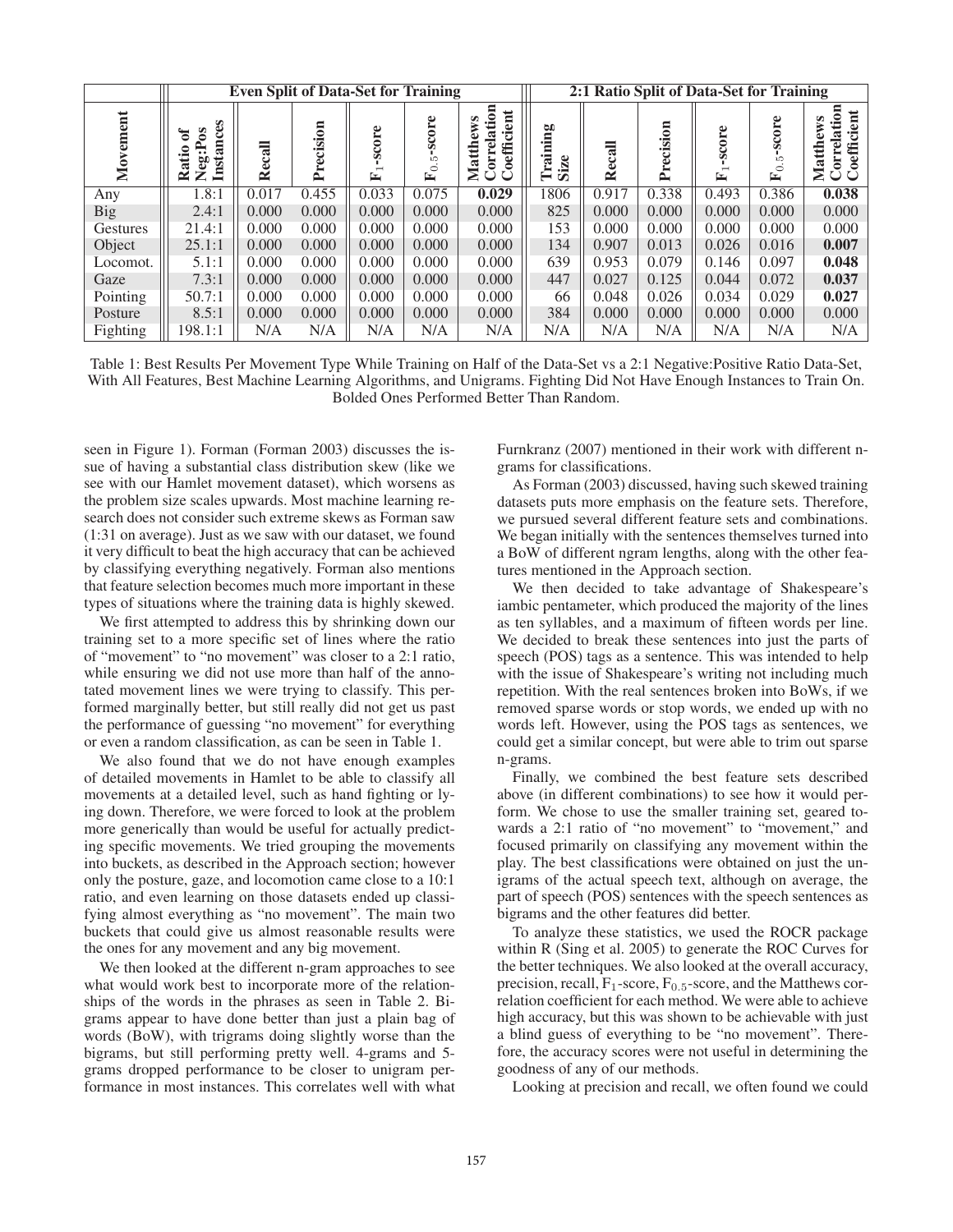| $_{\rm ent}$<br>Movem<br>${\bf Type}$ | me.ra-<br>Ė    | Algorithm<br>Learning<br>Machine | $\mathbf{e}$ | £  | $\mathbf{f}$ | $\Xi$ | Accuracy | $\overline{a}$<br>Rec | Precision | score<br>$\mathbf{E}$ | core<br>ŭ.<br>m<br>≃ | ation<br>oefficient<br>Correl:<br>Matth | $\mathsf s$<br>ecti<br>≓۰<br>≏ |
|---------------------------------------|----------------|----------------------------------|--------------|----|--------------|-------|----------|-----------------------|-----------|-----------------------|----------------------|-----------------------------------------|--------------------------------|
| Any Mymt                              |                | <b>MaxEnt</b>                    | 508          | 46 | 997          | 120   | 0.376    | 0.917                 | 0.338     | 0.493                 | 0.386                | 0.038                                   |                                |
| Any Mymt                              | $\overline{2}$ | MaxEnt                           | 505          | 49 | 988          | 129   | 0.379    | 0.912                 | 0.338     | 0.493                 | 0.387                | 0.041                                   | ⇑                              |
| Any Mymt                              | 3              | MaxEnt                           | 502          | 52 | 987          | 130   | 0.378    | 0.906                 | 0.337     | 0.491                 | 0.386                | 0.034                                   | ⇓                              |
| Any Mymt                              | 4              | MaxEnt                           | 503          | 51 | 987          | 130   | 0.379    | 0.908                 | 0.338     | 0.492                 | 0.386                | 0.037                                   | ⇑                              |
| Any Mymt                              | 5              | <b>MaxEnt</b>                    | 501          | 53 | 984          | 133   | 0.379    | 0.904                 | 0.337     | 0.491                 | 0.386                | 0.035                                   | $\Downarrow$                   |
| Locomotion                            |                | MaxEnt                           | 202          | 10 | 2359         | 267   | 0.165    | 0.953                 | 0.079     | 0.146                 | 0.097                | 0.048                                   |                                |
| Locomotion                            | $\overline{2}$ | MaxEnt                           | 202          | 10 | 2351         | 275   | 0.168    | 0.953                 | 0.079     | 0.146                 | 0.097                | 0.050                                   | ⇑                              |
| Locomotion                            | 3              | MaxEnt                           | 202          | 10 | 2379         | 247   | 0.158    | 0.953                 | 0.078     | 0.145                 | 0.096                | 0.043                                   | ⇓                              |
| Locomotion                            | 4              | MaxEnt                           | 201          | 11 | 2347         | 279   | 0.169    | 0.948                 | 0.079     | 0.146                 | 0.097                | 0.047                                   | $\Uparrow$                     |
| Locomotion                            | 5              | MaxEnt                           | 201          | 11 | 2346         | 280   | 0.169    | 0.948                 | 0.079     | 0.146                 | 0.097                | 0.047                                   |                                |

Table 2: Highlights the Performance of Different N-Grams on Classifying the Different Movement Types on a 2:1 Negative:Positive Ratio Data-Set. Bolded Performed Better Than Random.

| <b>Feature Set</b>   | am<br>E.<br>Ξ  | ра<br>Пр<br>Èĩ<br>ne<br>$\bullet$<br>ä<br>$\overline{5}$<br>ಡ<br>≅<br>▬ | 요  | ⊟   | 유        | $\mathbf{E}$ | <b>S</b> | $\overline{\mathbf{a}}$<br>$\mathbf{\mathbf{R}}$ e | $\overline{\mathbf{5}}$<br>'ਯ<br>≏ | core<br>⊵ | -score<br>LC.<br>$\circ$<br>⋤ | S<br>effi<br>□<br>$M$ a |
|----------------------|----------------|-------------------------------------------------------------------------|----|-----|----------|--------------|----------|----------------------------------------------------|------------------------------------|-----------|-------------------------------|-------------------------|
| <b>Text Only</b>     |                | RF                                                                      | 78 | 376 | 120      | 997          | 0.703    | 0.321                                              | 0.597                              | 0.418     | 0.510                         | 0.263                   |
| POS BoW Only         |                | RF                                                                      | 58 | 396 | 137      | 980          | 0.681    | 0.285                                              | 0.536                              | 0.372     | 0.456                         | 0.201                   |
| All Features         | 3              | RF                                                                      | 4  | 550 | 5        | 1112         | 0.668    | 0.007                                              | 0.444                              | 0.014     | 0.034                         | 0.018                   |
| POS BoW & Text       | 3              | RF                                                                      | 4  | 550 |          | 1112         | 0.668    | 0.007                                              | 0.444                              | 0.014     | 0.034                         | 0.018                   |
| POS BoW & Other      | $\overline{2}$ | <b>Boost</b>                                                            | 0  | 554 | $\Omega$ | 1117         | 0.668    | $\Omega$                                           | $\Omega$                           | $\Omega$  | $\Omega$                      | $\left($                |
| POS BoW, Text, Other |                | <b>SVM</b>                                                              | 0  | 554 | $\theta$ | 1117         | 0.668    | 0                                                  |                                    | $\theta$  | $\Omega$                      | $\Omega$                |

Table 3: Best Results Per Feature Set, Training on a 2:1 Negative:Positive Ratio Data-Set and Any Movement. Bolded Performed Better Than Random.

do reasonably well with one, but very poorly with the other. Recall is focused on being able to classify as many positive examples as possible, whereas precision focuses on being more certain of classifying positive examples that really are positive classes. In our case, we are more concerned with making sure that if we identify a line as an implied movement, then there really should be an implied movement with that line. Therefore, precision was more important to us.

Trying to balance these two measures, we looked at the  $F_1$ -scores, however this put equal emphasis on both precision and recall. The  $F_{0.5}$ -score was better since it put more emphasis on the precision than the recall. However, those approaches still left us uncertain to what degree we were able to outperform the random classifier and the guess "no movement" classifier. Therefore, we focused primarily on the Matthews Correlation Coefficient (MCC) measurement, as this takes into account true and false positives and negatives, and is generally regarded as a balanced measure which can be used even if the classes are very skewed like ours. This measure returns a value between -1 and +1. A result of +1 represents a perfect prediction; 0 represents the same as a random classifier; -1 represents 100% incorrect classifications. Using this measure, we found that we were able to

do better than the random classifier in many of our tests, as can be seen in the previous tables and in the ROC Curves in Figure 3.

## **Conclusions**

Ultimately, Shakespeare is a more difficult context to use than typical play-scripts due to his tendency to make up words and rephrase things to fit into iambic pentameter. We were able to reasonably tell when some movement should occur, which should at least give us a sanity check for use with our previous work to ensure the characters are moving enough or not. However, the more specific movement types were more difficult to classify due to the limited number of test cases available in Hamlet.

Humans are able to do this with no prior examples, so there must be a way to learn these implied movements. Therefore, future work should include further analysis into tree kernels for machine learning, classifying more detailed movements using additional datasets, and an ability to classify more than one type of movement for a single line. Finally, incorporation of other features may be useful, such as number of characters onstage, locations of all the characters onstage, and other contextual features not included here.